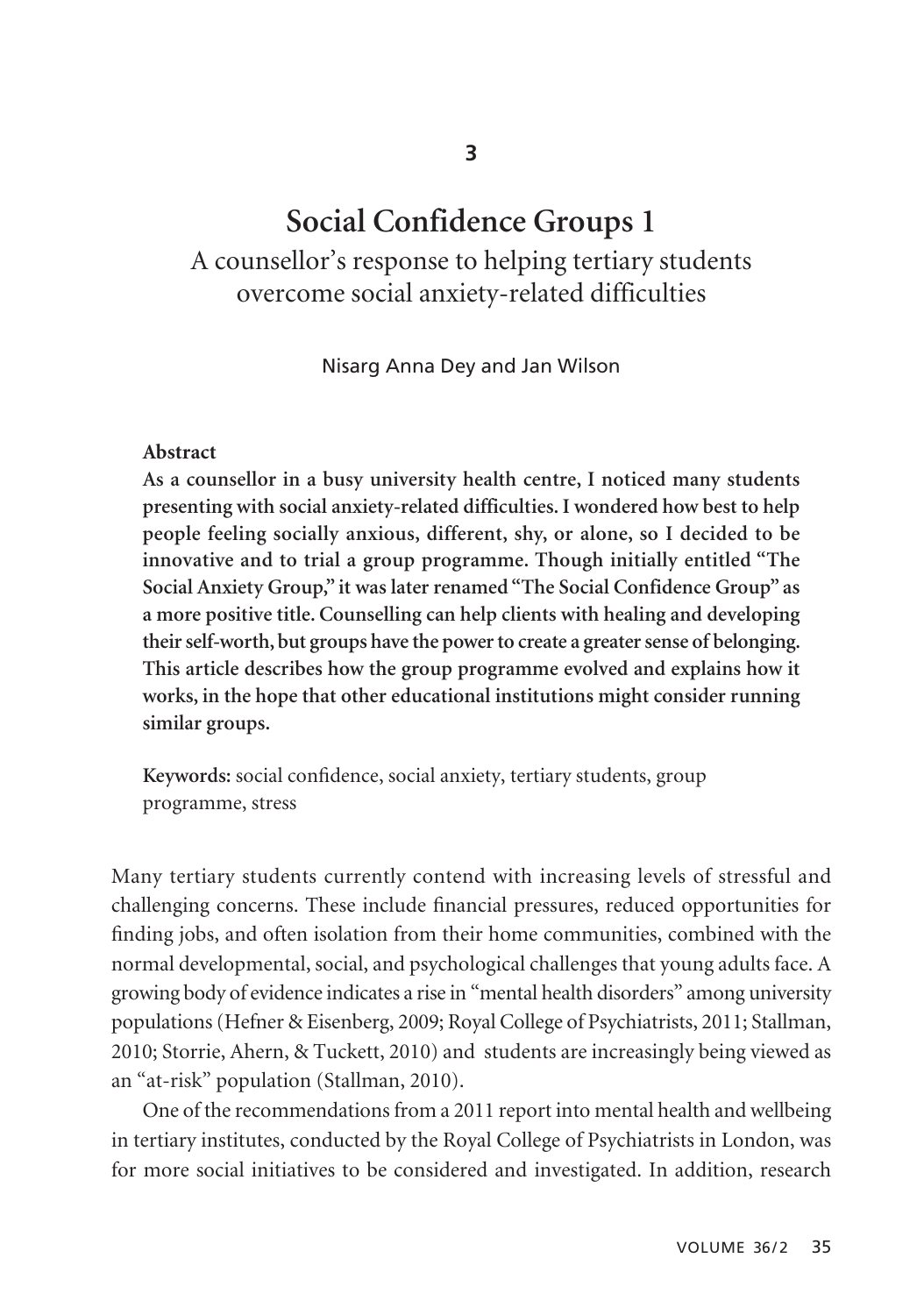into the mental health of students in higher education found that strong social net works and peer contacts have a protective capacity against mental health problems (Royal College of Psychiatrists, 2011). The Social Confidence Group is an example of a social initiative for vulnerable and isolated students who identify with social anxietyrelated difficulties, which responds to their concerns from a broad sociological perspective utilising a holistic approach.

Many of the students who present at the counselling service with social difficulties feel lonely, and long to make friends and experience a sense of belonging on campus, while also thinking they are the only ones to have these problems. In a supportive climate of mutual respect and understanding, interacting in a group format with others who struggle with similar issues can normalise these experiences, create connection and healing, and ultimately increase self-worth and confidence.

## **Personal background**

As a child, I was painfully shy and I found transitions to school excruciating.1 Once I had a few friends, especially a best friend, I found I could cope and became happier. At age 16, I moved with my family from the country to the city, leaving my circle of friends. I couldn't cope with the acute loneliness and self-consciousness of being friendless in a new, large, girls' school and the demands of this new environment. After three weeks I left. It was not until I was 28 that I found the courage to go to university, beginning with studying one paper. The following year my boyfriend encouraged me to move to the South Island to attend full-time together, but after a few weeks he changed his mind about us and about university. I found myself alone in a new city, having to adjust to the requirements of university life. In addition, I was the first person in my family to attend university, so the experience was frightening and fraught with feelings of "not belonging." Luckily, I was a much stronger person at 28 than I had been at school because I now had more life experience. I made some friends, became involved in outdoor pursuits, and with some help from student support services slowly came to grips with university life. This became a profoundly fulfilling experience that helped me to grow in confidence and self-belief, setting my life on a positive trajectory.

After completing my undergraduate degree, I worked as an Additional Language (EAL) teacher in New Zealand and overseas. After returning to New Zealand in 1999, I began working for a university Student Learning Centre. One of my roles was to coordinate a Language Exchange programme, which included offering daily Englishlanguage conversation groups to students whose first language was not English. These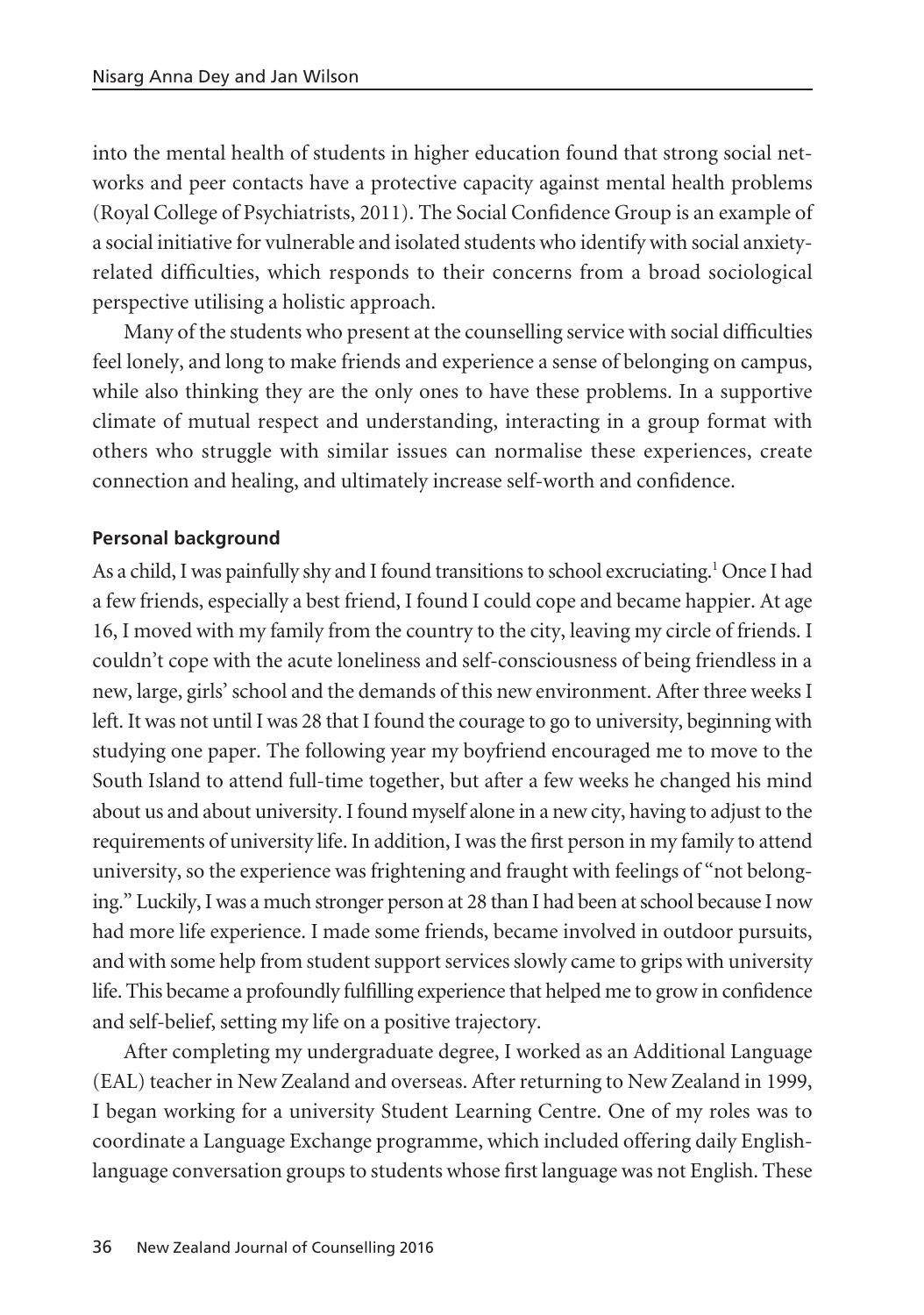groups aimed to help students develop communication skills and critical thinking; however, they also provided a vital pastoral component by assisting students with cultural adjustment/socialisation and providing an opportunity for them to make friends (Dey, 2004).

My shyness and difficult experiences with educational transitions help me to under stand how hard it can be for some people to adjust to academic life, especially when very shy, young, and/or coming from another country and having to cope with cultural adjustment. I had seen the benefits a social group could provide through the Language Exchange programme, had experience in psycho-educational group work, and I undertook training in therapeutic group facilitation, wondering whether this kind of group would serve a socially anxious student's needs. The first group I facilitated was held in Semester 1, 2008 and over the next few years the group programme grew in popularity, and it now has a waiting list for each semester.

Over the years, many group participants have expressed great relief at finding others like themselves, and some have formed strong friendships beyond the life of their group. An additional article (see pages 52-70) presents research findings from qualitative research conducted in 2013 with a small number of participants in previous Social Confidence groups. An important aspect of establishing an effective group programme has been an understanding of the nature of social anxiety from pertinent literature as well as from the perspective of personal experience.

## **Social anxiety**

Social anxiety is identified as one of the most common forms of anxiety and seems to be on the increase in Western societies (Bourne, 2011; Damer, Latimer, & Porter, 2010). The locus of control for sufferers is highly external and subject to others' perceptions. Those with social anxiety usually make negative assumptions about the impressions they make on others (Bourne, 2011). According to cognitive behavioural models, fear of negative evaluation is the primary inhibitor for people with social anxiety: a tendency to assume that others view one as inadequate, for example, or boring or peculiar (Duke, Krishnan, Faith, & Storch, 2006; Purdon, Antony, Monteiro, & Swinson, 2001; Rapee & Heimberg, 1997).

There seem to be few positive attributes used to describe people with social anxiety in the literature, apart from Bourne (2011), who identified people who are prone to anxiety as tending to have the following traits: creativity, intuitive ability, emotional sensitivity, empathy, amiability, and the ability to be intimate. One can argue that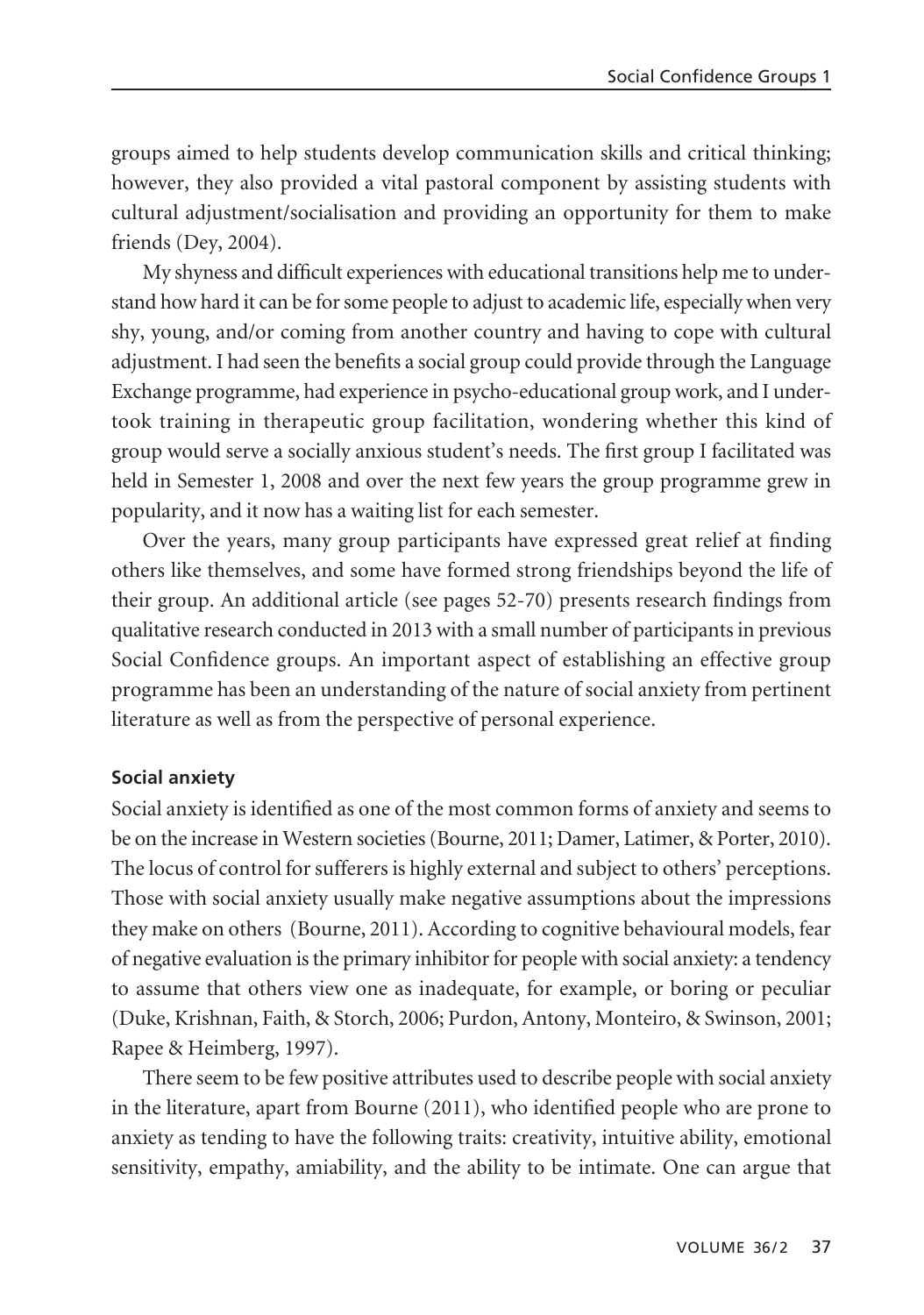sensitive people who are also highly attuned to possible negative signals from others in terms of tone of voice, body language, and behaviour are more likely to be vulnerable to being affected by negative experiences such as bullying and rejection, and are there fore more prone to developing social anxiety. However, these people also carry the potential to be intimate and relate deeply with others. Social Confidence Group members have consistently appreciated Bourne's positive description, and many identify with caring greatly, feeling deeply, and having creative talents. In this light, people with social anxiety can view themselves as having positive traits rather than being perceived as "deficient or inadequate."

It is not surprising that social anxiety tends to develop in shy children in late child hood or adolescence, often between ages 11 and 19, usually when faced with increased "peer pressure" at school (Bourne, 2011), a major site of identity formation (Lashlie, 2004). During adolescence, peer influences play a significant role in forming identity. Acceptance and belonging to a social group become paramount, according to Dusek (1996, as cited in Bray & Hutchinson, 2007). Experiences of emotional wounding and/or trauma when young can be a key factor for people struggling with social anxiety, making the ability to place trust in self and others extremely difficult (Bourne, 2011).

# **Tertiary students, social anxiety, and group work**

Students who experience social anxiety tend to fear a wide range of social situations at university—for example, giving presentations, speaking up in tutorials, participating in small groups, talking with authority figures such as lecturers and tutors, initiating conversation with peers, as well as joining clubs, dating, and attending social events such as parties. In addition, as more people graduate, there is increased pressure on students to obtain high grades, to compete for jobs, and to provide evidence of wider participation in university and other clubs and voluntary organisations (Royal College of Psychiatrists, 2011). Such participation can be very challenging for people prone to social anxiety.

Young adulthood (20–40 years) is a period of life when identity and intimacy are two intense primary issues (Gladding, 2012). Many students are younger than 20 at university and most fall into the age group of 17 to 25 (Royal College of Psychiatrists, 2011). In the Social Confidence groups, the ages generally range from 17 to 35 years old, as they include first-year to postgraduate students. Initially the group was conceived of as useful to first-year students, but feedback encouraged the inclusion of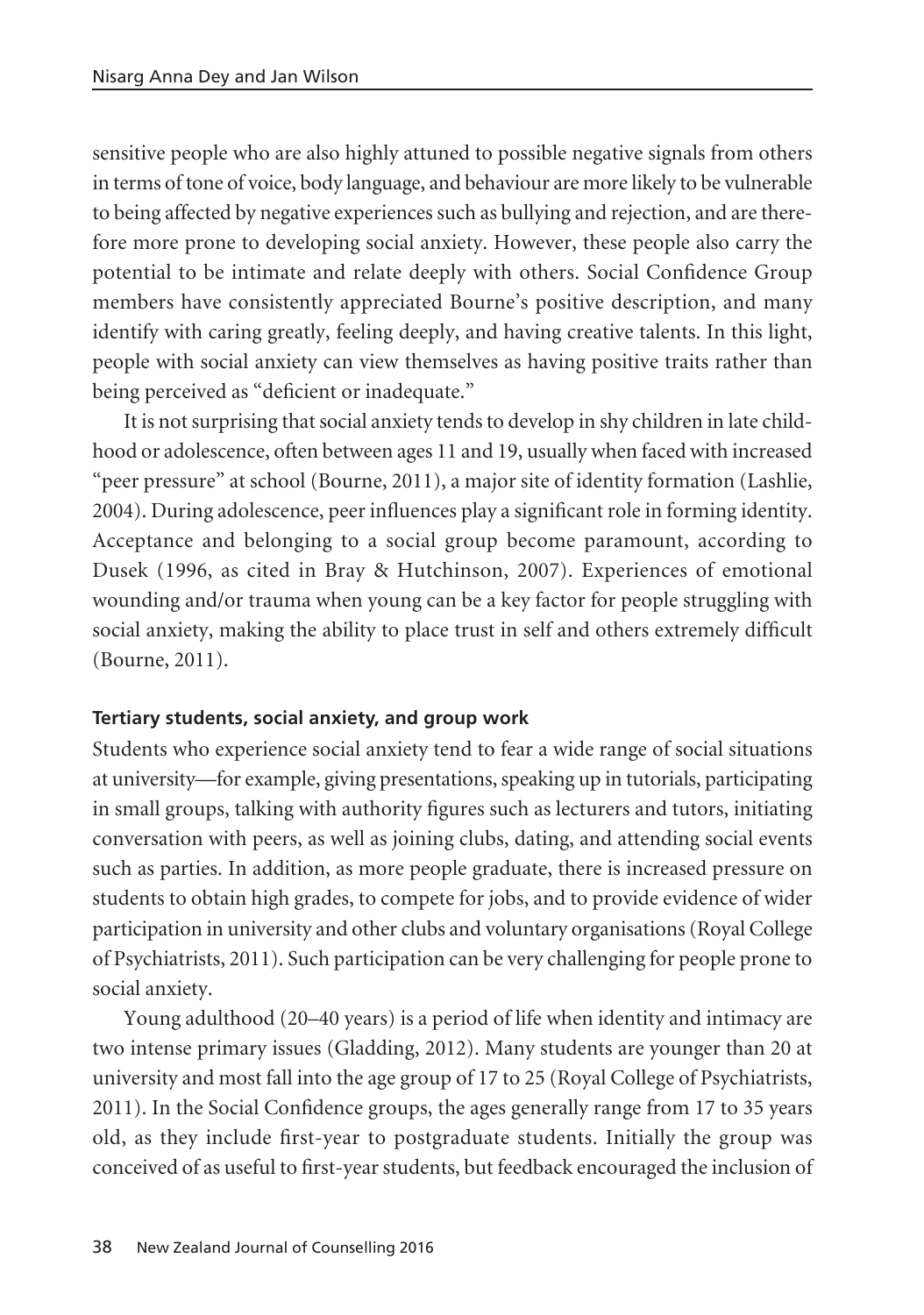a wider range of students, including participants studying at both undergraduate and postgraduate levels.

Groups are an efficient form of therapy and can provide opportunities for young adults to talk with, understand, identify with, and learn from others in similar situations. In addition, group therapy has been shown to be at least as effective in general as individual therapy (McRoberts, Burlingame, & Hoag, 1998). Many university support services have had changes to funding, and "brief-therapy" models are being prioritised (Storrie et al., 2010). In the service where I am located, students can have up to six individual sessions per year, making groups an ideal adjunct to therapy. Develop mentally, students at this life stage have greater freedom, and their experiences may include relationships of dependence, independence, and interdependence. They have greater capacity for self-awareness and deeper interpersonal relationships. It is often a time of experiencing challenges to and changes in worldviews, beliefs, and values, as well as an increased ability to develop greater tolerance and openness, making this an ideal life-phase for interpersonal group therapy (Johnson, 2009).

Although group work is an approach that has been strongly recommended (Gladding, 2012), many tertiary institutions find it a challenge to fill their groups each semester (Corey, 2012; Yalom & Leszcz, 2005). One study found that possible factors contributing to this difficulty include students' hesitancy or unwillingness to participate in group work, ineffective group formats, lack of marketing of groups across campus, and possible staff resistance (Parcover, Dunton, Gehlert, & Mitchell, 2006). Only when students are informed and confident about the benefits of group work will they feel inclined to join (Corey, 2012; Yalom & Leszcz, 2005).

Personal experience as well as anecdotal evidence from colleagues indicates that running a group can be stressful and even scary, particularly if you are sitting with eight to ten highly anxious or depressed people. However, I can also attest to how rewarding it is to witness the power of a group in action, making a positive difference to one another's lives. The idea of joining a group is particularly frightening for socially anxious students, and most who join are referred by myself and my colleagues. In recent years the group has been advertised on our counselling service website, and I believe the positive title and description of the group encourages joining, as do student testimonials. Potential members who have not been referred are interviewed prior to the group to check their suitability.

In a review of the literature on groups offered in tertiary institutions specifically for social anxiety, only one relevant example was found. The University of Texas offers a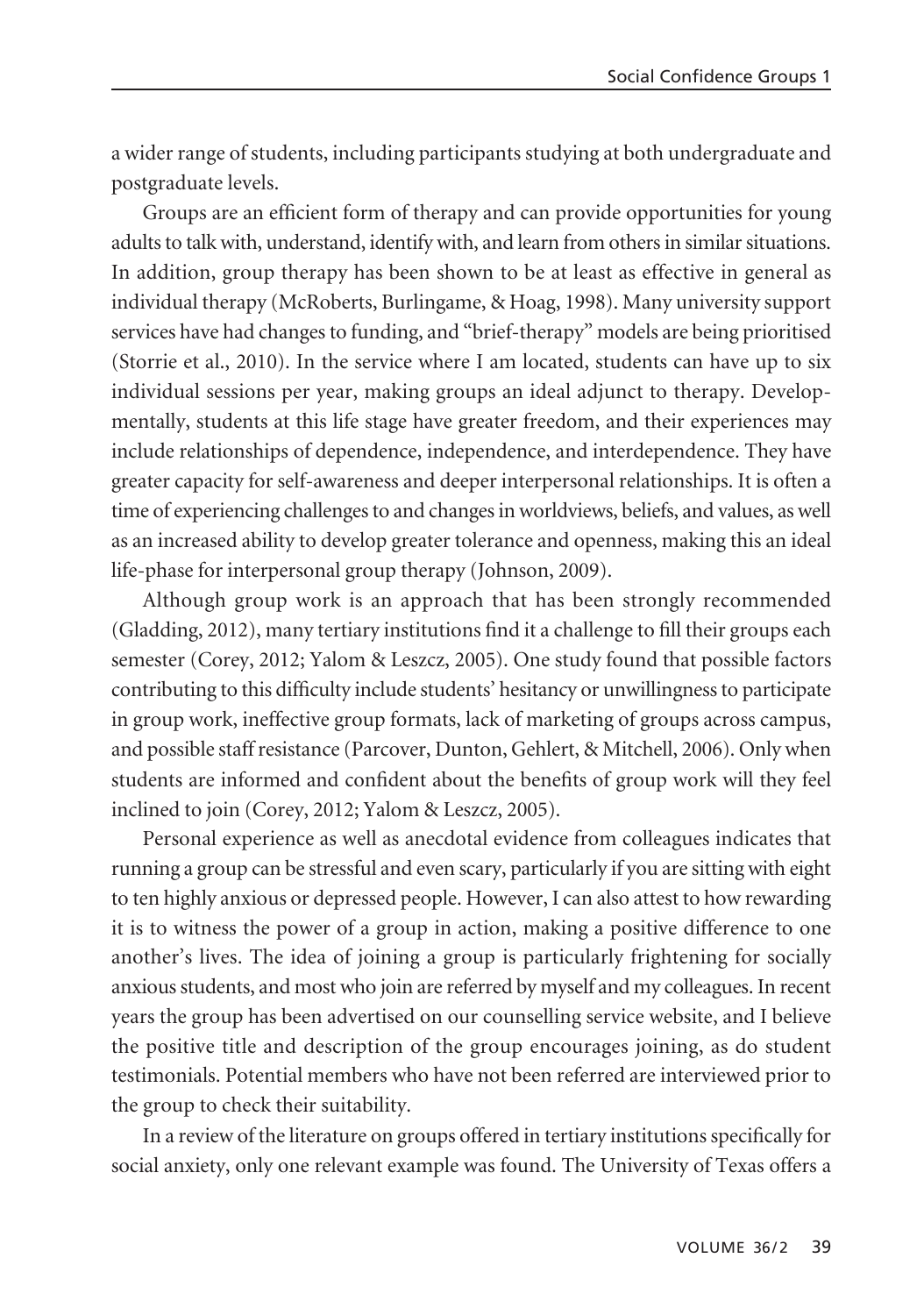modified Cognitive Behavioural Group Therapy (CBGT) group for "social anxiety disorder" (Damer et al., 2010). This group is highly structured, with clear aims targeting a specific audience. The organisers decided that the structure of existing CBGT protocols, 12 to 24 weekly sessions lasting 2.5 hours, was not well-suited to tertiary settings due to the constraints of the academic calendar and the competing demands of student life. The university therefore offered a group consisting of eight sessions, running for 1.25 hours. Initial outcome data from evaluations and feedback suggest positive results and the group has been very popular with students (Damer et al., 2010). Interestingly, in response to feedback the organisers have gradually incorporated more social skills activities to facilitate practice in establishing friendships.

# **Development of the Social Confidence Group**

The materials used in the group have developed from experience, reflective practice, supervision, and further training over time, as well as feedback from a co-facilitator and student participants. Initially, I drew on material from the 2005 version of *The Anxiety and Phobia Workbook* by Edmund Bourne, which utilises a CBT approach. This book provided a useful, well-researched framework, and it also viewed recovery within a holistic model—addressing body, behaviour, feelings, mind, interpersonal relations, self-esteem, and spirituality. This was compatible with my own counselling approach and theoretical model, and is consistent with Bourne (2011) and others including Durie (2003). I also drew on material from *The Shyness and Social Anxiety Workbook* for the development of the communications-skills component of the group (Antony & Swinson, 2008).

Relaxation skills and meditation have always been part of the Social Confidence Group programme because learning how to relax is vital for people in a state of hyper arousal due to chronic stress responses (Bourne, 2011). In the past few years I have been inspired by Acceptance and Commitment Therapy (ACT), especially the work of Russ Harris, and Mindfulness and ACT are now significant treatment components in a recent version of *The Anxiety and Phobia Workbook* (Bourne, 2011). Mindfulness meditation resonated well with me, and I appreciated the emphasis on values within the ACT approach. Setting goals has always been an important part of the Social Confidence Group programme; however, values provide the inspiration and motivation to sustain people on their journey while they pursue their goals. Once a goal is achieved it is done with, whereas values are ongoing (Harris, 2010).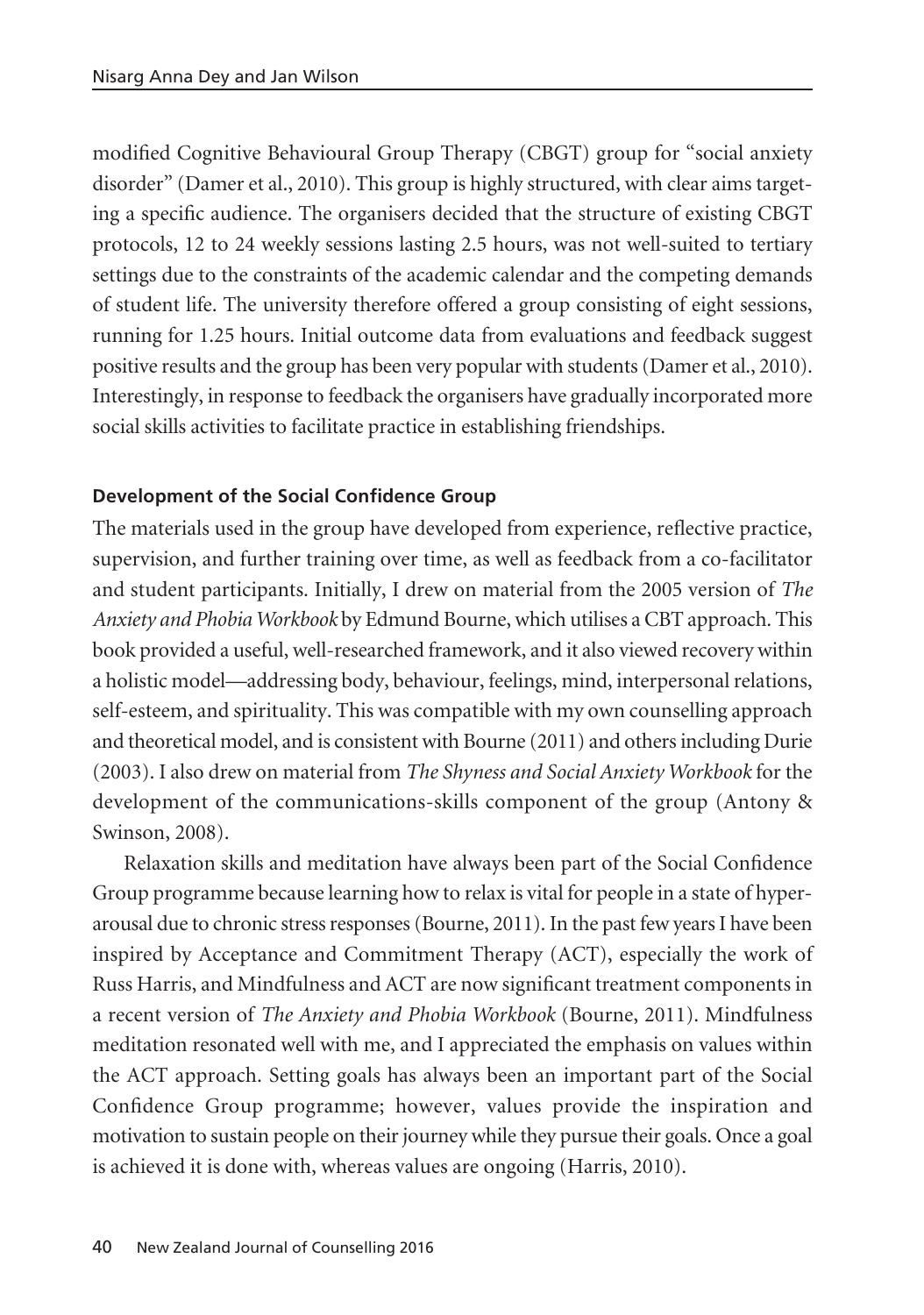According to Gladding (2012), in counselling and psychotherapy groups, theory must be the driving force behind the behaviour of group leaders. What leaders do and how they do it must come from a philosophical and a research base, connected with the theory they embrace. A balance between a skills-based psycho-educational approach, drawing on CBT and ACT, and a relationship-oriented approach, drawing on Gestalt as well as creative techniques, has been very useful as a theoretical and practical framework for the development and facilitation of the Social Confidence groups.

Gestalt theory views human beings as inherently self-regulating and growthoriented. At the heart of Gestalt theory is the idea that the more one tries to become who one is not, the more one stays the same. The more one tries to force oneself into a mould that does not fit, the more one is fragmented rather than becoming whole (Corsini & Wedding, 2000). Building up authenticity and expressing a stronger sense of self are encouraged in the group. Gestalt is also a theory that encourages deeper exploration and a "here and now" approach, and it is utilised at appropriate points in the group.

Many recent studies reveal the value and importance of the therapeutic relationship or alliance for successful outcomes in counselling generally and also specifically in group counselling (Duncan, 2010). In group therapy, positive alliance is related to group cohesion and the group climate (Quirk, Miller, Duncan, & Owen, 2013). The relationship-oriented approach is one of the paradigms I draw upon to build up a strong alliance and group cohesion.

Since the early 1980s, Mäori cultural beliefs and values have had an increasing influence on mental health in Aotearoa New Zealand. Mason Durie's Mäori model of mental health, Te Whare Tapa Wha, developed in 1982 and encompassing Taha Tinana (physical wellbeing), Taha Hinengaro (mental wellbeing), Taha Whänau (family/social wellbeing), and Taha Wairua (spiritual wellbeing), is also valuable for working cross-culturally, particularly as educational institutions are increasingly socially and culturally diverse. From this holistic perspective, "mental disorder" is not viewed as an isolated area of dysfunction, but as an indicator that the balance among emotions, social relationships, spirituality, and the body has become distorted. Durie (2003) argues that psychological wellbeing is related to personal encounters, developmental experiences, societal values and equity, stress, genetics, culture, standards of living, physical health, and political influence. In short, the foundations for mental health are to be found as much outside the mind and the body as within.

This view is well supported by social identity research (Haslam, Jetten, Postme, & Haslam, 2009), and the Te Whare Tapa Wha model and way of understanding social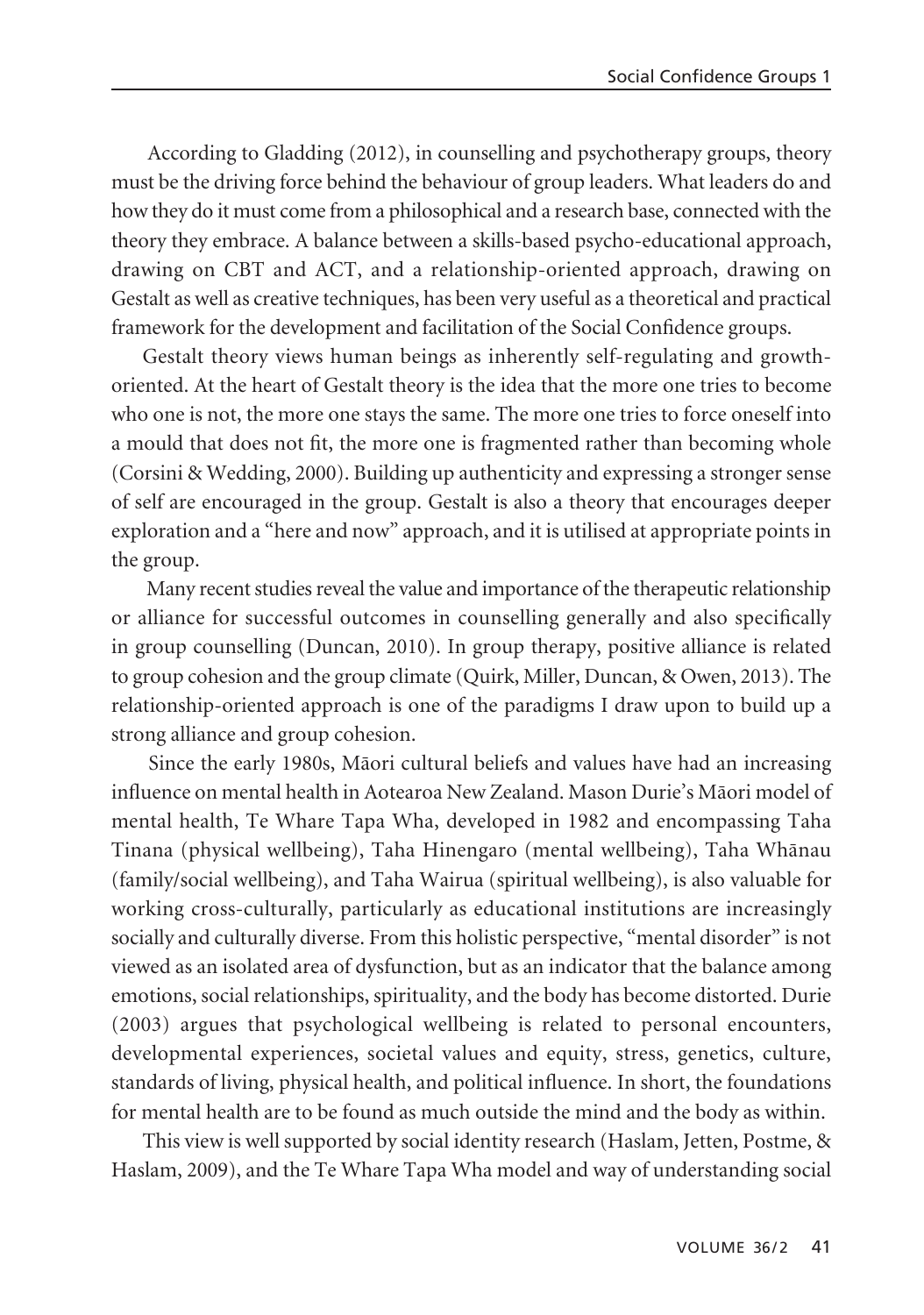

*Family/Social (interpersonal relationships)*

**Figure 1:** Model of "Self"

anxiety is used in the Social Confidence Group in order to locate group members' struggles within the contexts of their lived experiences. These concepts are introduced in session one, and are built upon over the coming weeks as students start to develop meaning-making around social anxiety in their lives.

The model I have developed for use in the groups therefore incorporates dimensions of the Te Whare Tapa Wha model and the CBT model. This circular model encompasses the five dimensions of "Self": body, mind, feelings, behaviour, and soul. Spirituality or soul is not a thing but a quality or dimension of experiencing life and self that has to do with depth, values, relatedness, heart, and personal substance (Moore, 1992). Family and social or interpersonal relationships are external influences that rest outside the circle of "Self" (see Figure 1).

# **The Social Confidence Group**

According to Keats (2009), most effective groups for college students are closed and consist of 10 to 12 sessions. The Social Confidence Group falls into the category of a semi-structured, closed counselling group with a maximum of 10 committed members. Like Damer, Latimer and Porter (2010), I have found an eight-week timeframe works well. The meetings are held for two hours, and a 10- to 15-minute tea break is provided to allow free connecting time. As mentioned previously, many tertiary institutions struggle to get group members, and one reason given is students'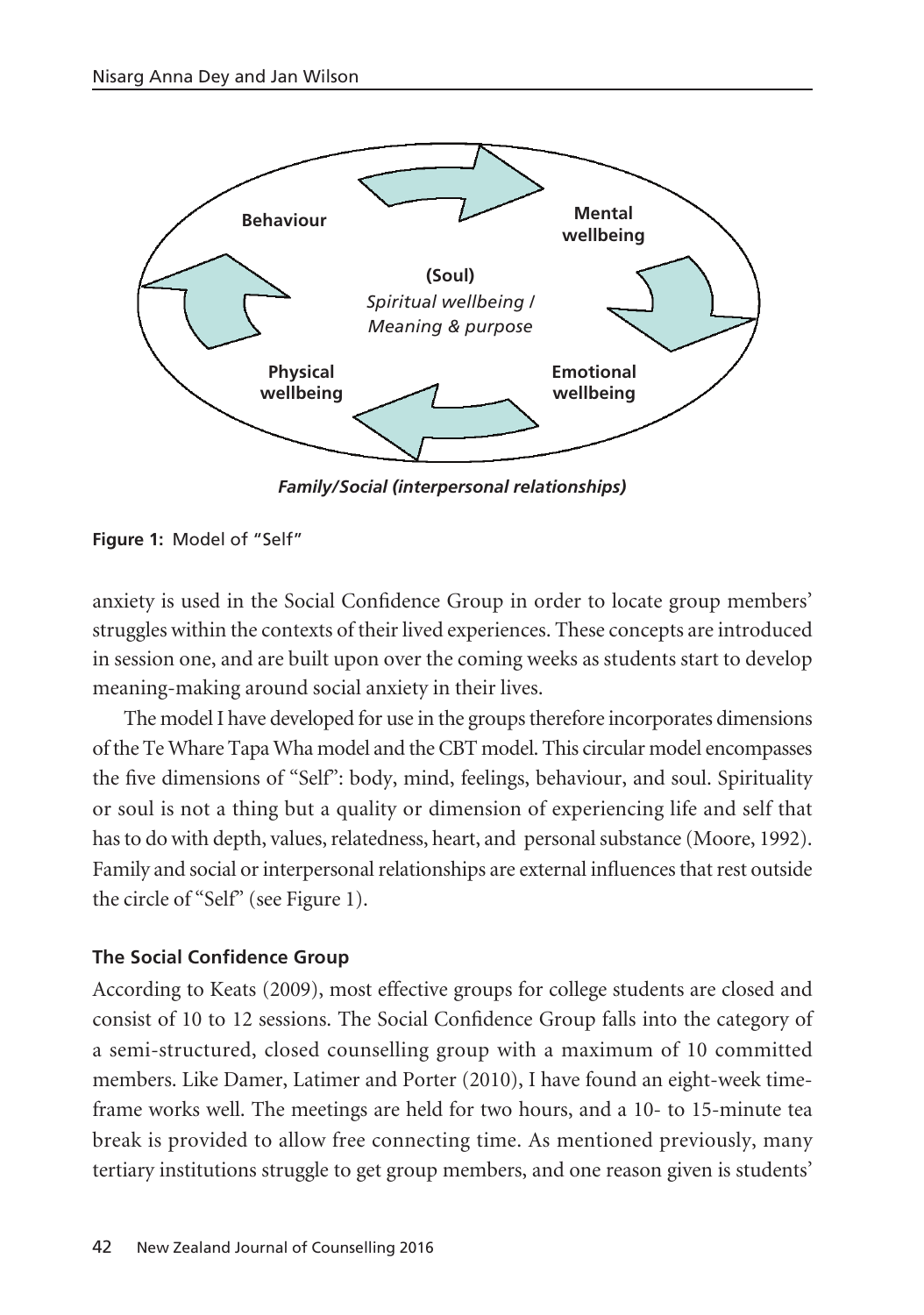hesitancy or unwillingness (Parcover et al., 2006). I give people the option of coming to the first session without committing themselves, allowing them space to still change their minds. Most people who come to the first session do carry on, and generally make comments about how pleasantly surprised they are when they see who else is there.

#### *Sessions 1–2*

Attending to group bonding is vital in the first session—establishing commonalities between people and building a sense of belonging. This experience can help to shift long-held emotional beliefs that they are alone in this experience, as well as feeling "different" and subsequently holding core beliefs that they are "not okay."

Group rules, addressed in the first session, outline rights and responsibilities (Benson, 1987; Gladding, 2012). Socially anxious people may drop out if they start to feel uncomfortable. Once people have said yes to joining, I ask them to commit to attending all sessions unless there is good reason, such as exams or illness, and to let me know in advance so I can convey apologies to the rest of the group. This has been very helpful for regular attendance and ongoing group bonding, as students are very busy and are often away at least once or twice for academic reasons. Requesting apologies also introduces the rule of respect and enables other group members to catch them up on what they have missed. Members can make friends with each other and meet outside of group time. I let members know that diversity is valued and I want people to relax and be themselves; therefore, they need always to show respect, even if they don't agree with another member's beliefs or life choices. Some examples given are freedom to express sexual identity and orientation, or religious or political views. Ethically responsible counsellors act with care and respect for individual and cultural differences and the diversity of human experience (New Zealand Association of Counsellors, 2012). In one instance, a member held very different political beliefs from the majority of members; however, the message was given in the feedback that the person was respected for "owning himself."

The first session also consists of going over the group format and the content that will be covered. Each session starts with a relaxation or meditation exercise, and there is a check-in round at the beginning and end. Students can "pass" if they do not want to speak, which helps engage socially anxious students and allows them to keep com ing, since they do not feel pressured. This session also includes collectively and individually finding out group members' hopes and goals so they can decide if they are in the right group.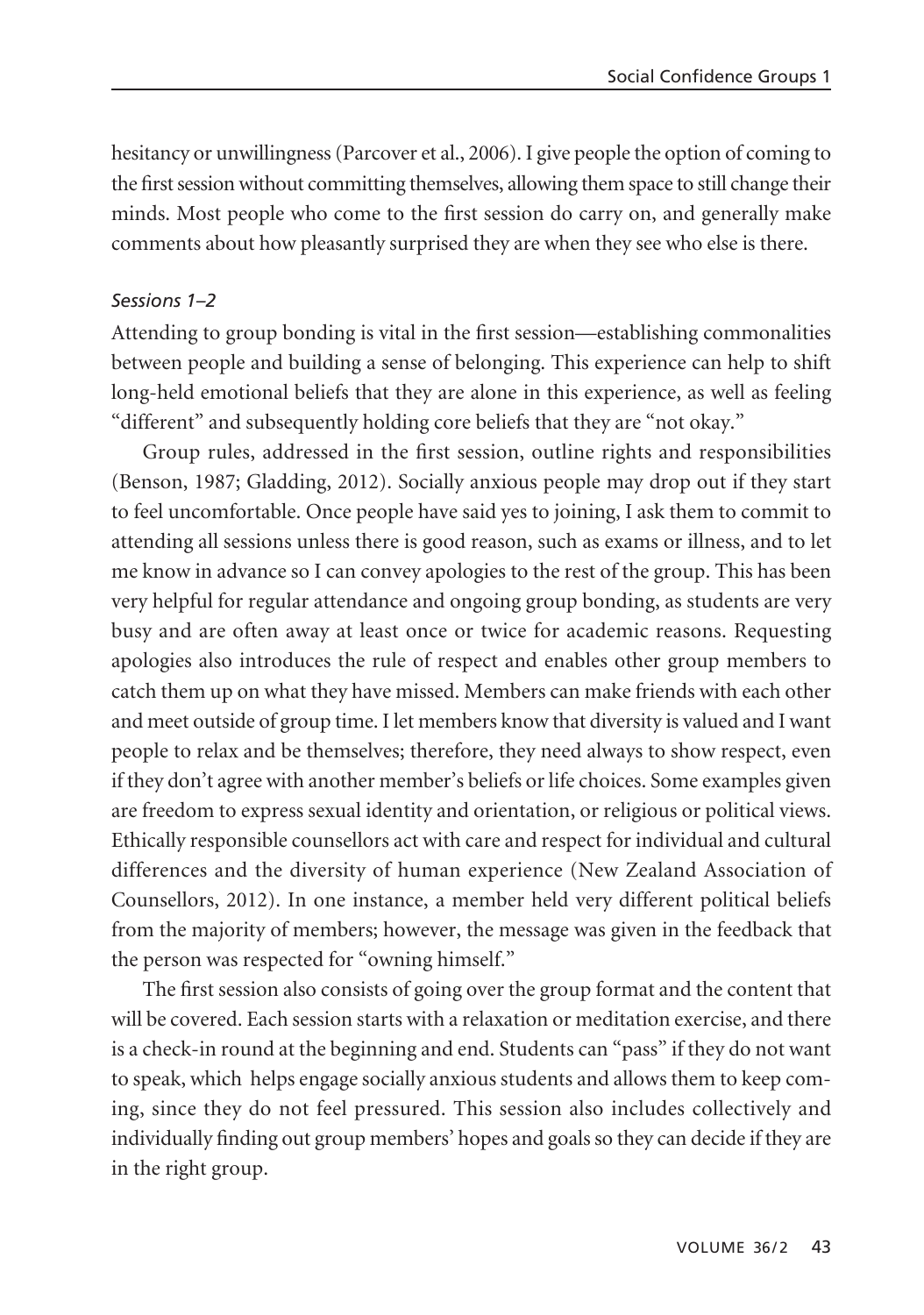The first two sessions primarly focus on getting to know each other and on building coping skills in order to create resilience. Self-care and the identification of needs are discussed, and the model of "Self" (Figure 1) is introduced in session 2. The power of encouragement and positive self-talk is discussed as a way to build confidence. The idea in these sessions is to resource the self and build up a support network before trying to extend oneself socially outside the group. However, extending oneself is not discouraged. SMART goals (specific, meaningful, assessable, realistic, time-bound) are introduced and an example of making friends is used. For a connecting exercise in session 2, people are asked to bring something of personal value to share, e.g., a favourite book, piece of jewellery, photo, etc. as a way of getting to know each other.

## *Session 3*

This session focuses on managing emotions, and small groups are used. Participants are asked to share an emotion they have learnt to manage, such as shyness, anger, anxiety, or shame. A cycle of anxiety is put on the board and we collectively come up with ways to positively manage both fear and anxiety. Communication skills will be worked on in sessions 4 and 5, so they are gently introduced through a paired mindfulness exercise entitled "Listening with a Good Heart." The listener is required to use the technique "pause, relax, and open" and to ask minimal open questions. The speaker is asked to talk about something he or she is passionate about. They then swap roles and discuss how they found the exercise, as well as what they valued in each other. During a check-out round, each pair shares what they valued in their partner—for example, kindness, interest, or passion. Validation and affirmation of each other is an important part of the life of the group.

## *Sessions 4 and 5*

Students are invited to discuss their passions and interests and to brainstorm where and how they might meet people with similar interests. Values are identified and discussed. Students go outside together in pairs or in threes to see if they can find confident students to observe. They discuss what they noticed when they return. This works well as an introduction to looking confident and achieving communication skills, such as the power of a smile and body language. A communication skills handout is distributed and opportunities given for practising these skills. At this point we are usually near a two-week intersemester break, and members are encouraged to meet up during break time if they wish. This can be a challenging point as members move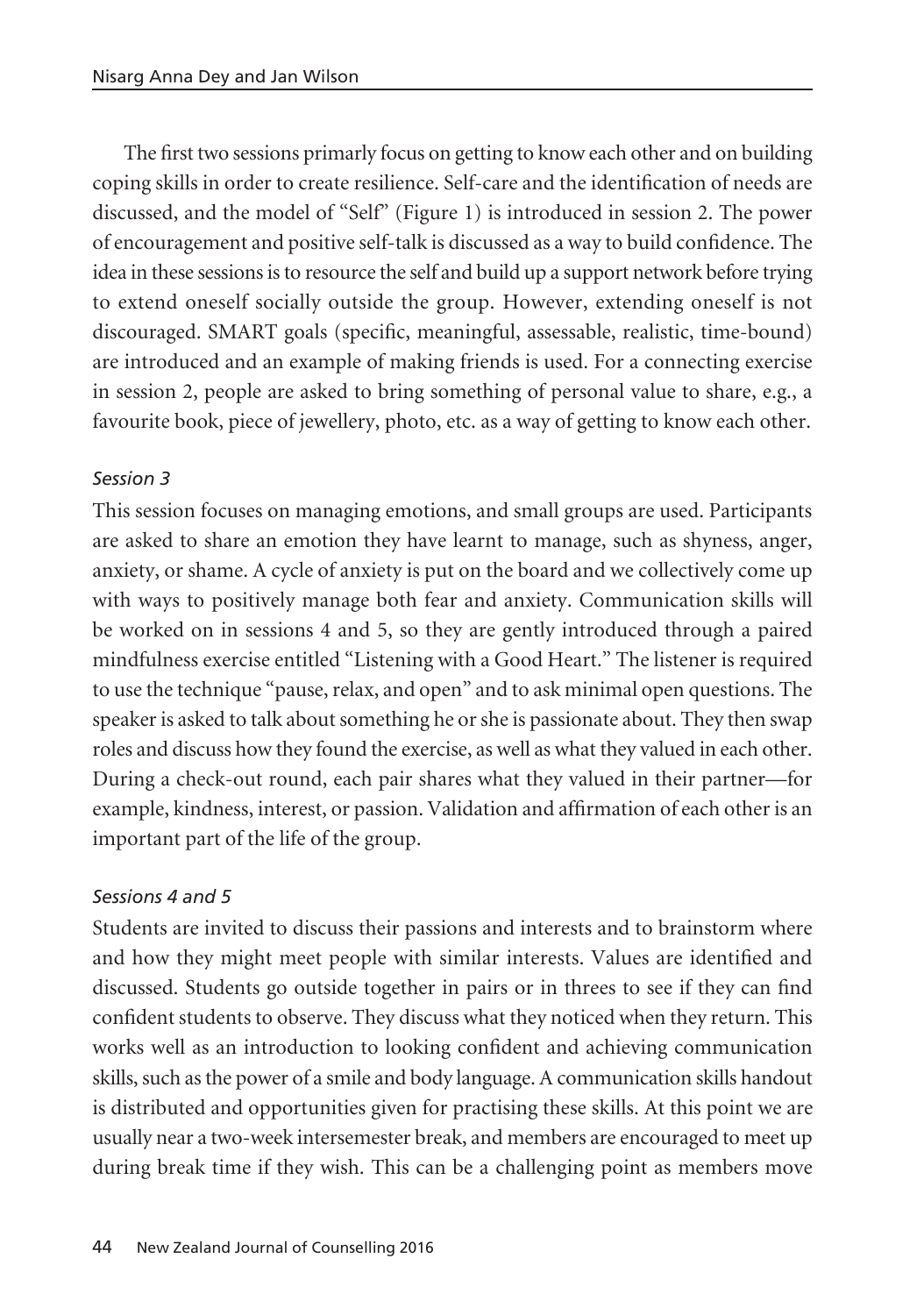towards the idea of increased connection with each other and start setting more goals outside the group.

## *The facilitator's role as the group develops*

The role of a facilitator requires multiple forms of listening, including listening with presence—being aware of what is said but also of the felt experience in the room, the group process (Benson, 1987). As the group progresses, it may seem to be stuck or held back. I will sometimes pause and ask the group to describe the energy or felt experience in the room. People with acute anxiety are very attuned to atmosphere; common words used are "pensive," "shy," and "wanting to take things further but not sure how." Naming and attending to group process helps the group to shift forward towards greater intimacy and closeness, thus addressing and normalising tensions that exist between members.

Helpful symbols I introduce to the group early on are a heart and a little elephant. The heart symbolises the energy of our group; I bring good heart to them and I encourage them to bring good heart to themselves and each other. If tensions arise, "good heart" is drawn on to resolve and dissolve issues. The little elephant represents worry. When members say they have "an elephant," it means they have something difficult to share.

A common example is feeling concerned after they have shared something with the group, and consequently experiencing a sense of shame or worry about how they have been perceived by others, or whether they have taken up too much of the group's time. I generally encourage feedback from the group at moments like these. A common positive comment would be, "I love it when you share because that is exactly how I feel but I don't feel brave enough to say it." Positive feedback from peers is far more powerful than from the facilitator; connection is built through authentic sharing and the participant is affirmed in a moment of vulnerability. This creates a context to move from self-focused worry to strengthening each person's capacity to be aware of, and alert to, valuing one another, thus fostering a sense of personal efficacy and positive emotional responsiveness.

The relational paradox is members' desire to get closer to and feel connected with others, and the employment of behaviours that restrict this because of their need to feel "safe" (Corey, 2012). Our little elephant helps people find a way to speak up when they become worried within the group about negative evaluation, resulting in erroneous beliefs and assumptions about social situations, which can in turn evoke in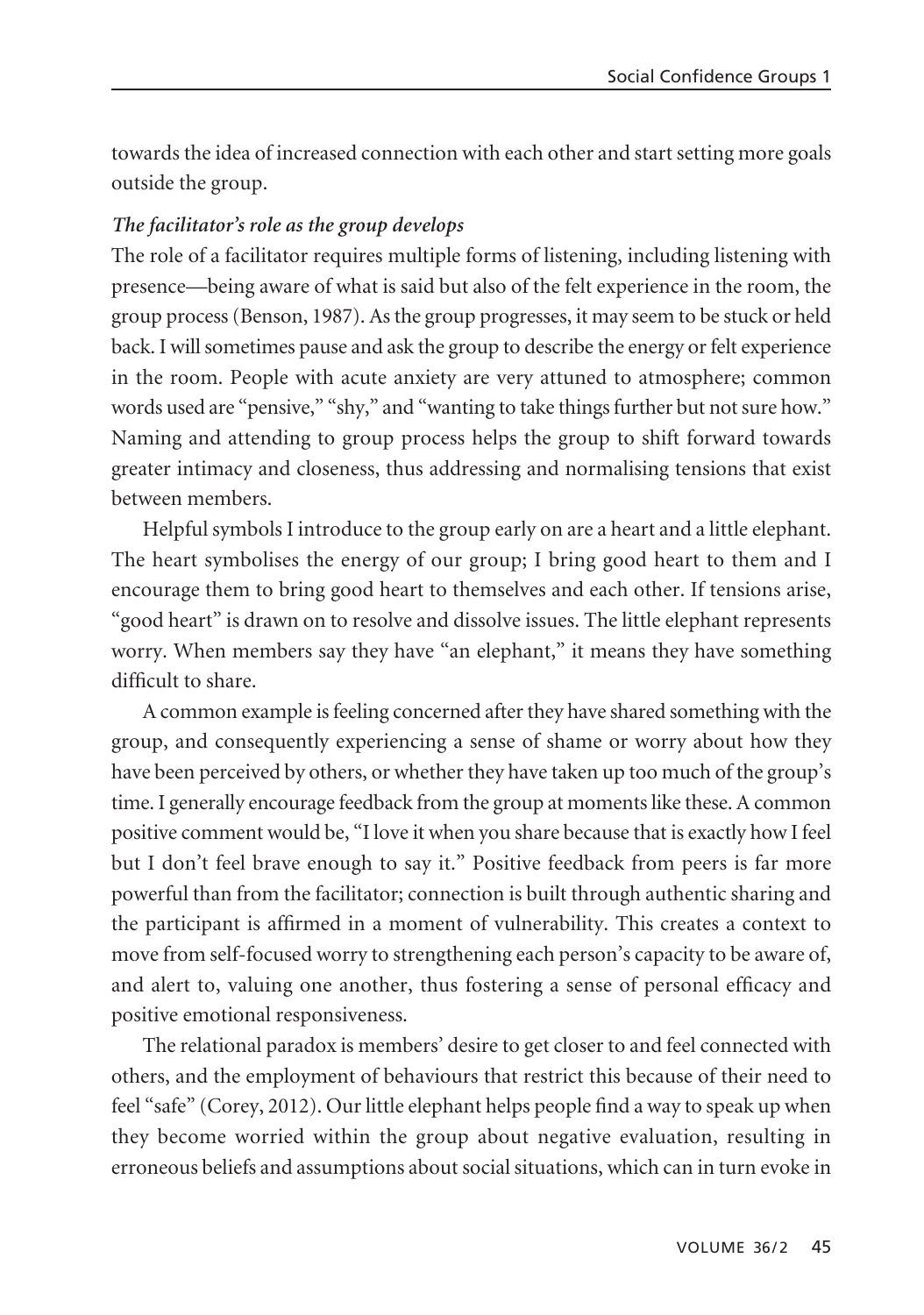avoidance and safety-seeking behaviours, in accordance with the CBT framework of understanding social anxiety disorder (Purdon et al., 2001).

#### *Session 6*

Self-talk is reintroduced, and a handout on subpersonalities from *The Anxiety and Phobia Workbook*—namely, Critic, Perfectionist, Worrier, and Victim—is distributed. This is a helpful warm-up for our main exercise, which is working with symbols. Over the years, many members have commented that this session is a memorable favourite.

As the group grows more intimate, the leader (facilitator) begins to play a less central role; instead, the leader selects tasks that foster intimacy and thus more time is spent on process (Corey, 2012). The way a group discusses a topic or acts together is reflected in the quality of the group experience. If the group moves into a more intimate stage, then closeness is experienced as the group deepens. In a cohesive atmosphere, this becomes possible (Yalom & Leszcz, 2005).

Each person is asked to choose two symbols: one for their anxious or held-back self, and another for their "brave" or "preferred" self, e.g. a turtle and a lion. A candle is always positioned at the centre of the group, then participants move from sitting on chairs to sitting on the ground in a circle and are invited to place their symbols in relation to the candle before sharing with the group. After the first round of sharing, they are asked how their non-preferred self might have served them. This helps them gain new understandings and insights, and sometimes gratitude is expressed—e.g., "it has kept me safe" or "it is part of my humbleness." Conflicts are identified through the use of symbols so that the psyche can move towards healing and integration (Pearson & Wilson, 2003; Rogers, 1997).

The check-out round is important. I make sure we have plenty of time to debrief and share before the group ends, as this session generally takes group members to a deeper and sometimes more vulnerable level, and increased intimacy is experienced in the group. It is vital that each member feels supported and is ready to leave by the end of this session.

Most participants desire to make friends, express themselves, and be themselves within a safe haven. My role is to provide skills and create this safe space, utilising processes that enable them to be actively engaged—to risk sharing and being visible in an authentic and sometimes vulnerable way. Authentic sharing in a climate of mutual respect, trust, and support can create great opportunities for healing and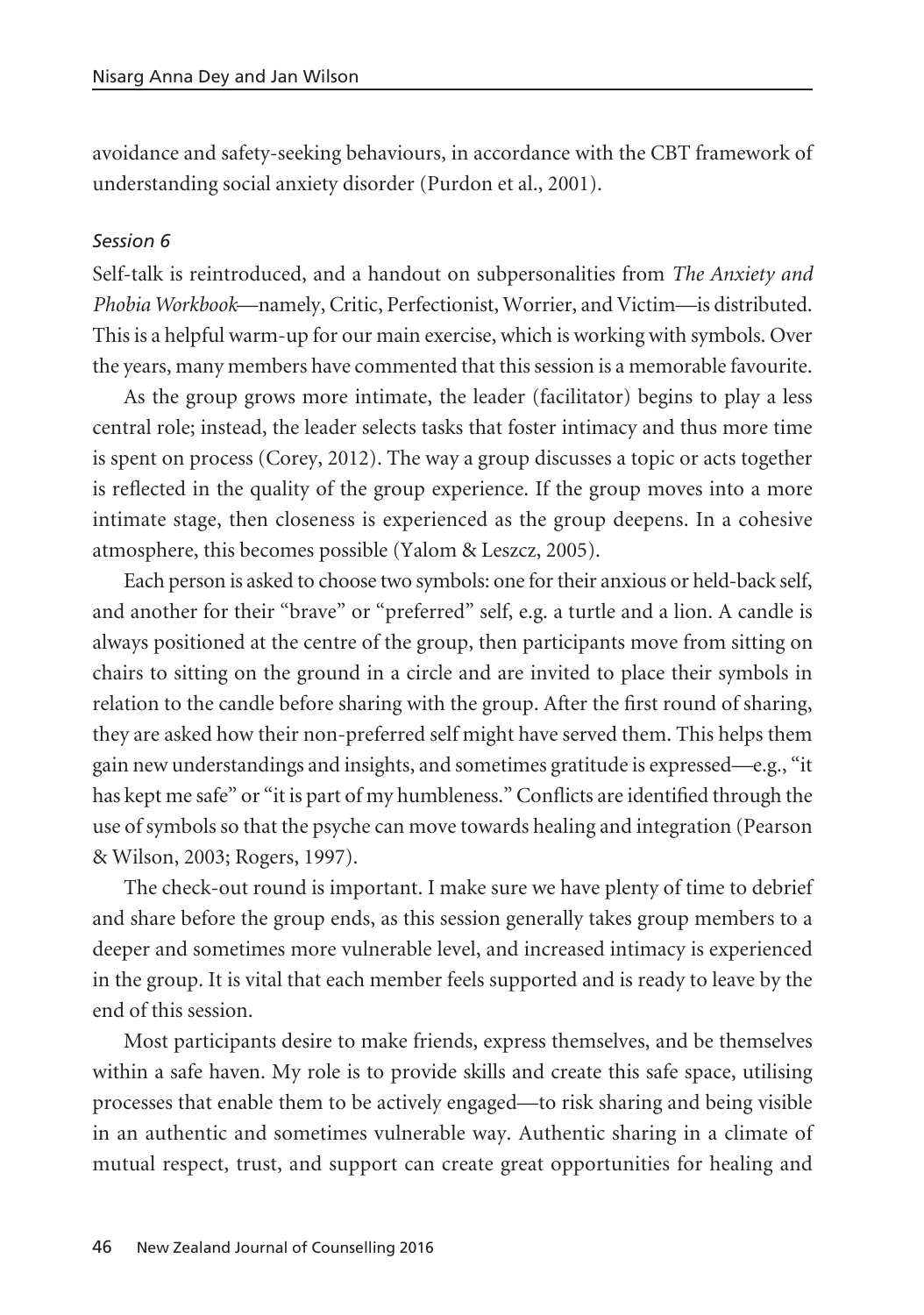reclaiming a stronger sense of self. Safety is key: the safer people feel, the more they will be willing to share and take risks, stepping out of old limiting patterns of safetyseeking behaviours that have kept them isolated and hence more vulnerable to spiralling towards depression.

## *Session 7*

Young people at this stage of life are often passionate and idealistic. Many of the participants in the Social Confidence Group genuinely want to contribute to society. Identifying values and being inspired by role models can help increase the likelihood of being more socially engaged. Sometimes a former teacher, a neighbour, or a humanitarian public figure provides that inspiration, and through identification with this person, participants name qualities they admire such as courage, kindness, bravery, generosity, or warmth. Positive traits are valued throughout the group, in each other, and in the people they admire and respect, consistent with recommendations from positive psychology (Seligman & Csikszentmihalyi, 2000). Frequently they have been so consumed with self-criticism, self-doubt, and comparison with others that they have not recognised their own positive traits.

Participants are invited to talk about their personal heroes and role models as part of reclarifying their values and providing inspiration. They are also invited to think about what differences they would like to make in the world if they felt more confident. The Hopes and Goals handout they completed in the first session is given back so they can reflect on their progress. They are invited to share what they are proud of as well as what they might still like to achieve. We start to discuss next steps after the group finishes, as the group is presented as a step towards confidence, not a "quick fix." Next steps might include some counselling, another group, joining a club, and/or staying in touch with their group. Usually groups have come up with the idea of making a Facebook page as a way of keeping in touch. Goals are set.

## *Session 8*

Everybody brings some food to share to celebrate the last session. This is a time for evaluations and a final exercise, in which a large piece of paper with each person's name is passed around and we then write what we appreciate about that person. This is something special for each member to take away. A handout on resilience is distributed and reflected upon, and I ensure that we have enough time for a full check-out round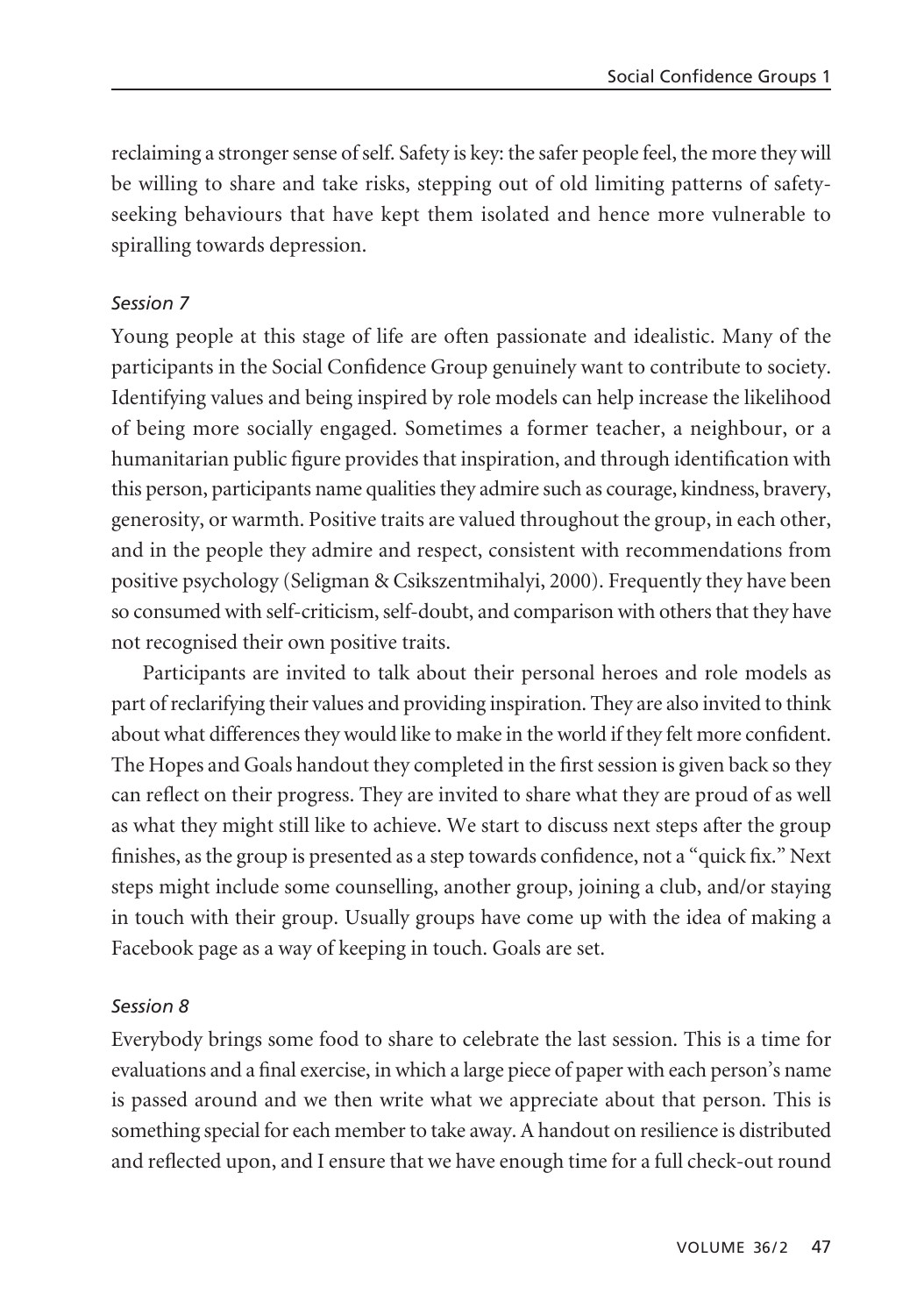where people talk about what they have valued in each other and in the group, as well as their hopes for the future. Goals are once again mentioned, and small achievable steps towards goals are encouraged. A final ritual is completed in which we all blow out the candle as a closing point.

## **Conclusion**

People who have been subject to trauma, such as excruciating experiences of being excluded or invalidated, can lose their sense of self and experience low self-worth. Being in groups where they feel connected and experience a greater sense of belonging on campus can make a big difference to students' sense of themselves and their coping. Therapeutic groups can provide a powerful source of relief that one is not alone, and that others struggle too and have similar concerns (Yalom & Leszcz, 2005). As human beings, we desire closeness with others, a sense of belonging, connection, and relationship. The drive to belong is an "empathic drive" built into our biology; we are neuro-biologically wired for sociability, attachment, affection, and companionship (Brown, 2011; Goleman, 2006). The hunger to belong is at the heart of human nature (O'Donohue, 1999).

As mentioned previously, many studies have demonstrated that social connectedness reduces the risk of mental health problems, and social initiatives are strongly recommended in tertiary institutions where students are increasingly being viewed as an at-risk population (Haslam et al., 2009; Royal College of Psychiatrists, 2011). Often, the academic self is highly prized in people who are socially isolated, making them very vulnerable when they receive a poor grade or have academic difficulties, as their identity can be heavily built upon this part of themselves. As a facilitator, I have found that a group context can stop some people from spiralling into depression and even suicidal behaviours, which are linked to a sense of isolation, feelings of unworthiness, despairing attitudes, and beliefs that nobody cares. This group provides students with the opportunity to relate authentically with their peers; to express their individuality and uniqueness with less shame and fear of being judged; and to experience a feeling of belonging and connectedness with others in a group environment where people are often socially and culturally diverse.

My hope has always been that through increased self-worth and a greater sense of belonging, participants will be able to engage more fully in life beyond the group experience, and live more powerfully and authentically. Conscious of the gap in the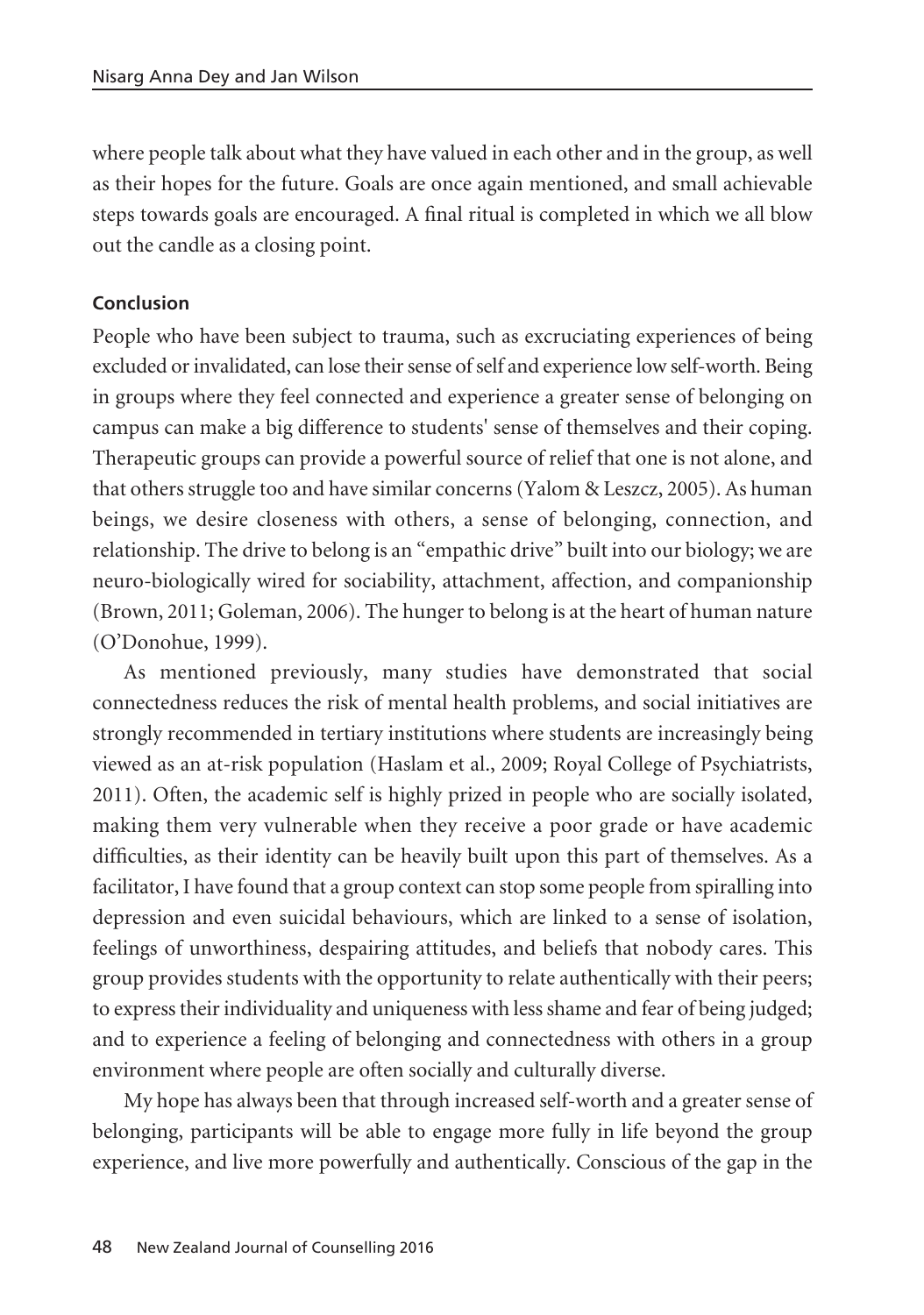literature on groups for socially anxious students, and of my experience in facilitating the Social Confidence groups over time, I became interested in undertaking research with former participants in this programme. The following article presents the findings from a small-scale qualitative project exploring their experiences.

#### Note

1. This article has been written in the voice of the first author, Nisarg Dey, who facilitated the Social Confidence groups. If readers are interested in running Social Confidence groups, either at tertiary or secondary level, Nisarg Dey is very happy to be contacted.

#### References

- Antony, M. M., & Swinson, R. P. (2008). *The shyness and social anxiety workbook* (2nd ed.). Oakland, CA: New Harbinger.
- Benson, J. F. (1987). *Working more creatively with groups*. London, England: Tavistock.
- Bourne, E. J. (2011). *The anxiety & phobia workbook* (5th ed.). Oakland, CA: New Harbinger.
- Bray, P., & Hutchinson, E. (2007). The wild ride from boys to men: A multi-systems perspective. *New Zealand Journal of Counselling, 27*(2), 17–34.

Brown, B. (2011). *The power of vulnerability (TED Talk).* Retrieved from http://www.ted.com/ talks/brene\_brown\_on\_vulnerability.html

Corey, G. (2012). *Theory & practice of group counseling* (8th ed.). Belmont, CA: Brooks Cole.

Corsini, B., & Wedding, D. (2000). *Current psychotherapies* (6th ed.). Chicago, IL: Peacock.

Damer, D. E., Latimer, K. M., & Porter, S. H. (2010). Building your social confidence: A social anxiety group for college students. *Journal for Specialists in Group Work, 35*(1), 7–22. doi:10.1080/01933920903463510

Dey, N. (2004). *The language exchange programme: Embracing unity, enjoying diversity*. Auckland, New Zealand: Pearson SprintPrint.

- Duke, D., Krishnan, M., Faith, M., & Storch, E. A. (2006). The psychometric properties of the Brief Fear of Negative Evaluation Scale. *Journal of Anxiety Disorders, 20*(6), 807–817. doi:810.1016/j.janxdis.2005.1011.1002
- Duncan, B. L. (2010). On becoming a better therapist. *Psychotherapy in Australia, 16*(4), 42– 51. http://search.informit.com.au/documentSummary;dn=307687236000677;res=IELHEA

Durie, M. (2003). *Nga kahui pou: Launching Mäori futures.* Wellington, New Zealand: Huia.

Gladding, S. T. (2012). *Groups: A counseling specialty* (6th ed.). Upper Saddle River, NJ: Pearson Education.

Goleman, D. (2006). *Social intelligence*. New York, NY: Hutchinson.

Harris, R. (2010). *The confidence gap*. Camberwell, Vic, Australia: Penguin.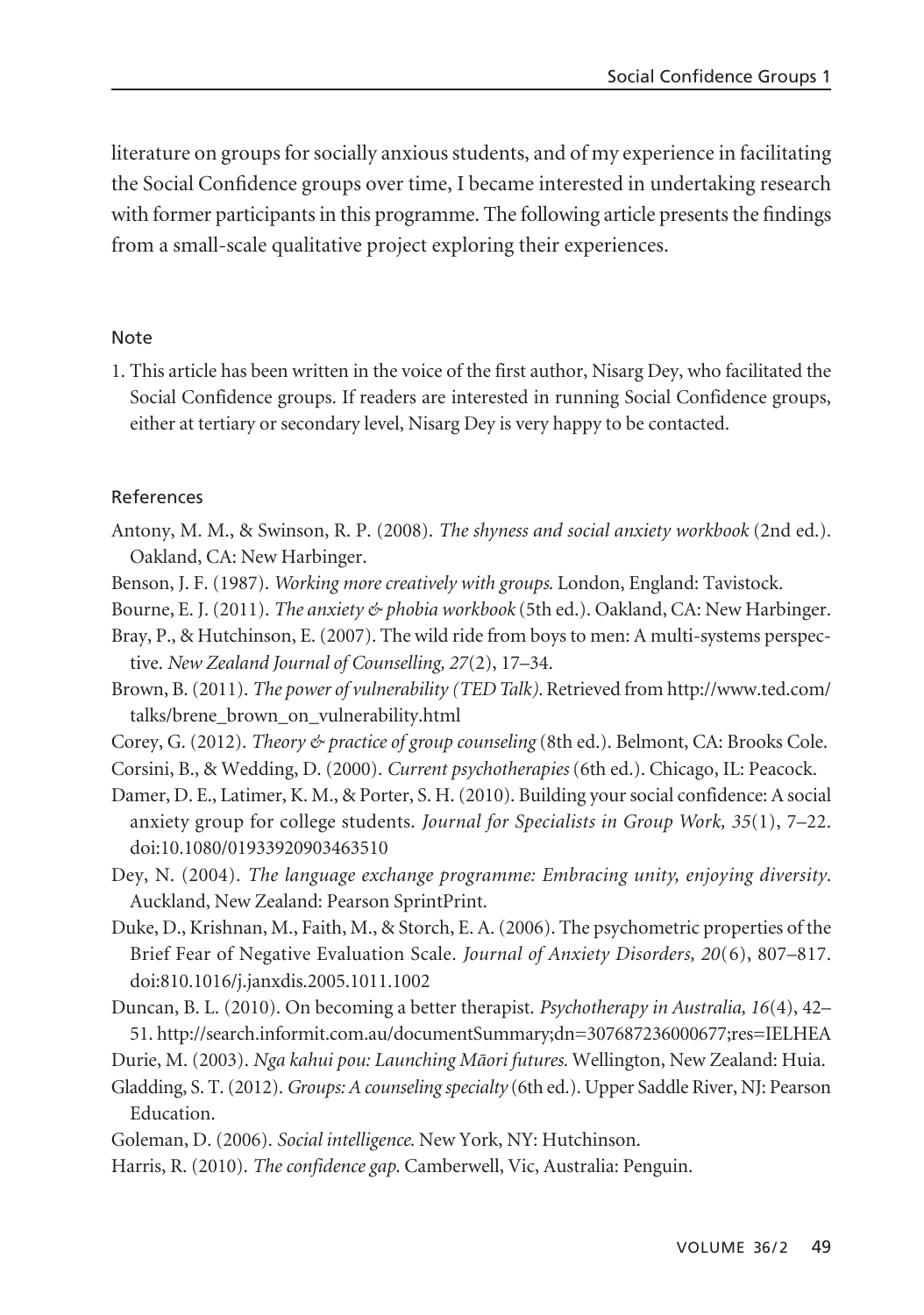- Haslam, S. A., Jetten, J., Postme, T., & Haslam, C. (2009). Social identity, health, and well-being: An emerging agenda for applied psychology. *Applied Psychology: An International Review, 58*(1), 1–23. doi:10.1111/j.1464-0597.2008.00379.x
- Hefner, J., & Eisenberg, D. (2009). Social support and mental health among college students. *American Journal of Orthopsychiatry, 79*(4), 491–499. doi:410.1037/a0016918
- Johnson, C. B. (2009). A process-oriented group model for university students: A semistructured approach. *International Journal of Group Psychotherapy, 59*(4), 511–528. doi:510.1521/ijgp.2009.1559.1524.1511
- Keats, P. A. (2009). Time-limited service alternatives: Reply to commentators. *Journal for Specialists in Group Work, 34*(3), 202–208. doi:210.1080/01933920903039203
- Lashlie, C. (2004). *It's about boys: The good man project*. Nelson, New Zealand: Nelson College.
- McRoberts, C., Burlingame, G. M., & Hoag, M. J. (1998). Comparative efficacy of individual and group psychotherapy: A meta-analytic perspective. *Group Dynamics, 2*, 101–117. doi:110.1037/1089-2699.1032.1032.1101
- Moore, T. (1992). *Care of the soul*. New York, NY: Harper Collins.
- New Zealand Association of Counsellors. (2012). *NZAC code of ethics*. Retrieved from http://www.nzac.org.nz/code\_of\_ethics.cfm
- O'Donohue, J. (1999). *Eternal echoes*. New York, NY: Harper Collins.
- Parcover, J. A., Dunton, E. C., Gehlert, K. M., & Mitchell, S. L. (2006). Getting the most from group counseling in college counseling centers. *Journal for Specialists in Group Work, 31*(1), 37–49. doi:10.1080/01933920500341671
- Pearson, M., & Wilson, H. (2003). *Sandplay and symbol work: Emotional healing and personal development with children, adolescents and adults*. Melbourne, Vic, Australia: Australian Council for Educational Research.
- Purdon, C., Antony, M. M., Monteiro, S., & Swinson, R. P. (2001). Social anxiety in college students. *Journal of Anxiety Disorders, 15*, 203–215. doi:210.1016/S0887-6185(1001)00059- 00057
- Quirk, K., Miller, S., Duncan, B., & Owen, J. (2013). Group session rating scale: Preliminary psychometrics in substance abuse group interventions. *Counselling and Psychotherapy Research, 13*(3), 194–200.
- Rapee, R. M., & Heimberg, R. G. (1997). A cognitive-behavioural model of anxiety in social phobia. *Behaviour Research and Therapy, 35*(8), 741–756. doi:710.1016/S0005-7967 (1097)00022-00023
- Rogers, N. (1997). Counselling and creativity: An interview with Natalie Rogers. *British Journal of Guidance & Counselling, 25*(2), 263–373. http://www.tandfonline.com/loi/cbjg220
- Royal College of Psychiatrists. (2011). *Mental health of students in higher education* (CR166). London, England: Author. Retrieved from http://www.rcpsych.ac.uk/publications/ collegereports/cr/cr166.aspx